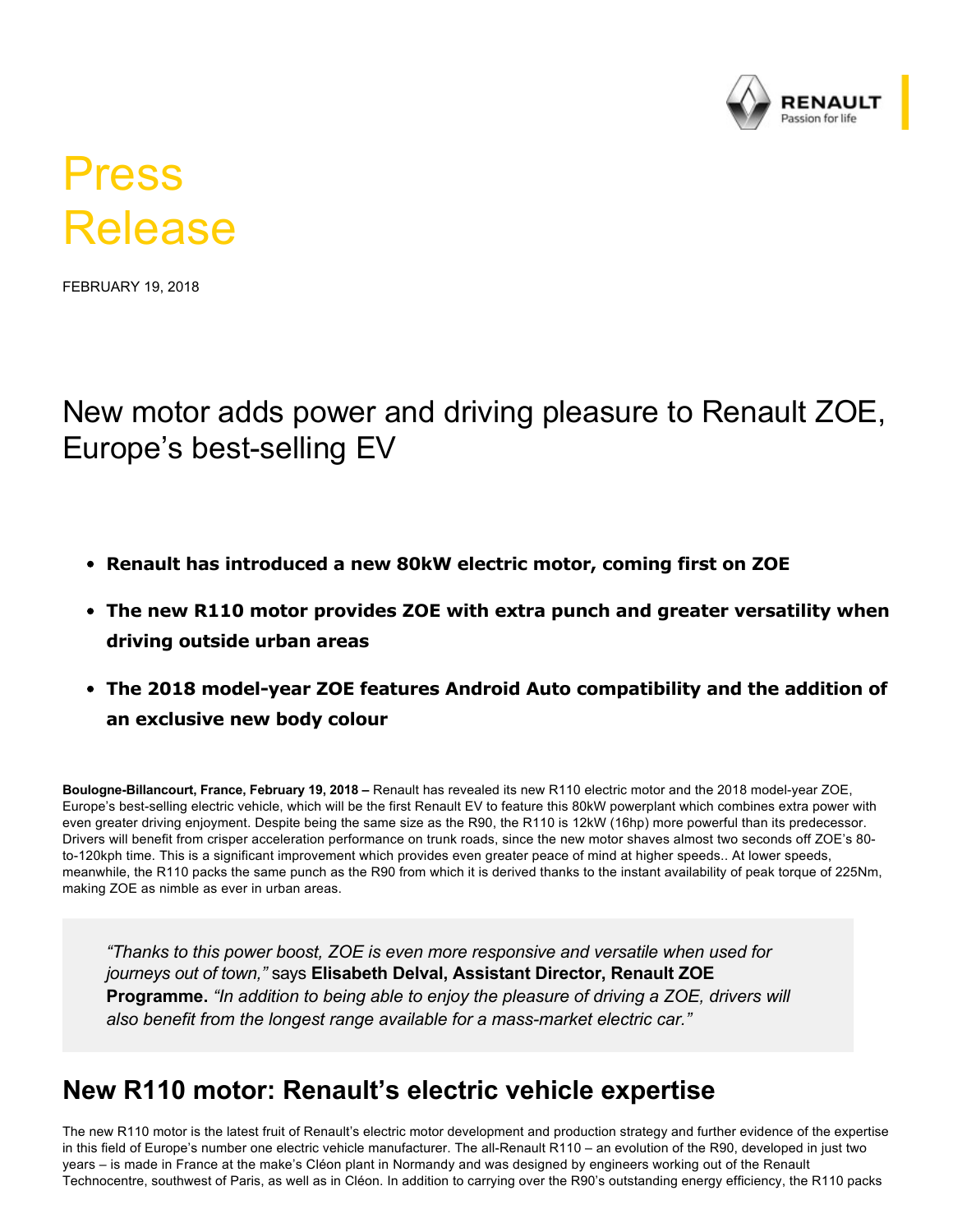a combination of electrical machine- and power electronics-related innovations that have yielded an extra 12kW with no increase in either weight or volume.

The introduction of the R110 takes the number of variants of the Renault motor available for Kangoo Z.E., Master Z.E., ZOE and Daimler's Electric Drive Smart to five (44kW, 57 kW, 60 kW, 68 kW and 80 kW).

## **Android Auto for ZOE**

Android Auto-enabled R-LINK Evolution is now available for ZOE, which means drivers will be able to display driving-compatible Android applications stored on their smartphone (including Waze, Deezer, Spotify, TuneIn, Skype, Messenger, Audible and many others available from Google Play Store) on their car's multimedia screen.

#### **Even more refined**

The 2018 model-year ZOE range features a stylish new, dark, metallic body colour: Blueberry Purple. The high-end INTENS version of the popular electric city car can be specified with the new exclusive Blueberry Purple Pack which combines a purple exterior with a violet satin finish for the dashboard trim strip and air vent, gear lever base, loudspeaker surrounds, top stitching along with black and violet fabric upholstery.

Order books for ZOE equipped with the new R110 motor, Android Auto compatibility and Violet Blueberry Pack will open in France in March 2018.

# **The R110: Renault's first electric motor to be certified in accordance with the new WLTP standard**

The new R110 motor will be certified in accordance with the new Worldwide Harmonized Light Vehicles Test Procedure (WLTP) which has been gradually rolled out in Europe since September 1, 2017, to replace NEDC certification. The new, more severe procedure is intended to mirror real-word vehicle use more accurately and, in the case of electric vehicles, measures driving range, expressed in kilometres. The new WLTP cycle, which involves dynamometer testing, is longer and involves a higher number of phases. Speeds are also higher and acceleration is harder. Certified ranges are consequently lower and more in-line with real-world figures. The new procedure does not alter ZOE's real-word range which stands at 300 kilometres in urban and peri-urban areas.

WLTP certification of the R110 motor is in progress. Early estimations based on the new WLTP protocol (approximately 300km) support the real-world range figure.

## **ZOE, Europe's best-selling electric vehicle**

- In 2017, ZOE was Europe's best-selling electric vehicle for the third year running. - More than one electric vehicle in two sold in France in 2017 was a ZOE\* A total of almost 100,000 ZOEs have been made at Renault's Flins plant in France and sold across the world. - ZOE sales have consistently climbed year-on-year since the model's launch\*. ZOE sales in 2017 marked a 44 percent increase over 2016.

\*As of end-December 2017

**[Click here](https://media.group.renault.com/global/en-gb/download/21204255)** for technical characteristics.

**For More Information:**

**Céline FARISSIER** Press Officer Electric vehicle, Electric vehicle Ecosystem +33 (0)1 76 84 32 83 [celine.farissier@renault.com](mailto: celine.farissier@renault.com)